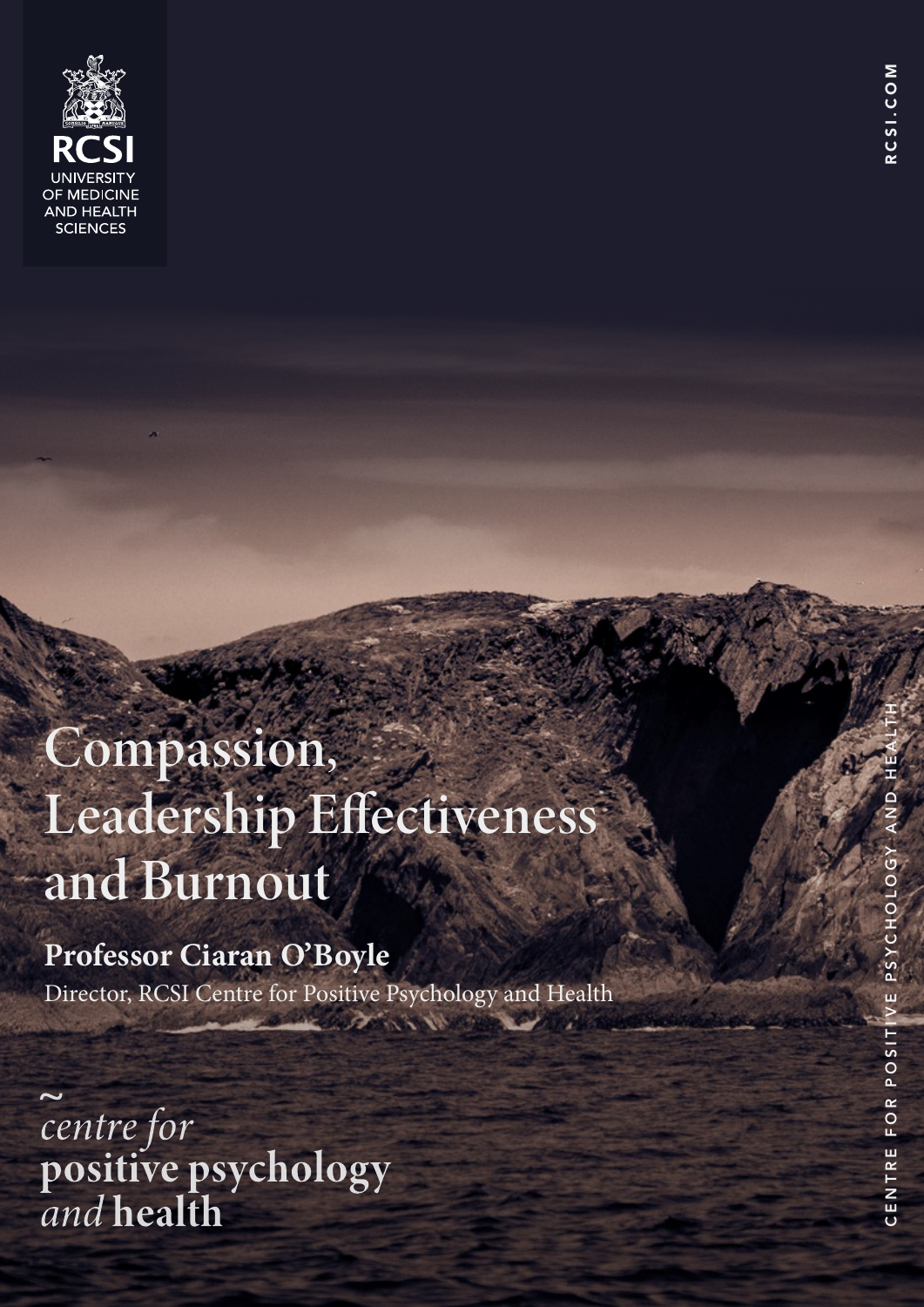**Compassion, Leadership Effectiveness and Burnout ~** 

**Professor Ciaran O'Boyle** Director, RCSI Centre for Positive Psychology and Health

 $\sim$ 

# "Love and compassion are necessities, not luxuries. Without them, humanity cannot survive<sup>1</sup>"

### THE DALAI LAMA

 $\sim$ 

**2**

In the past few months, significant challenges to our wellbeing have revealed themselves in the forms of a pandemic, an economic depression, heightened national and global political tensions, fresh wounds from racial injustice, and all the while, an escalating climate crisis. In particular, the extraordinary circumstances of the COVID-19 pandemic have highlighted the intrinsically connected nature of our human systems and the importance of placing the common good above our own self-interest. The mainstays of reducing the spread of the virus essentially require us to show solidarity with those who are particularly vulnerable by changing our own behaviour. Fundamentally, such collaboration is based on our human capacity for empathy and compassion. The sacrifices of front line healthcare staff, who put their own self-interests to one side for the good of others, sometimes with fatal consequences, provide exemplary examples of this.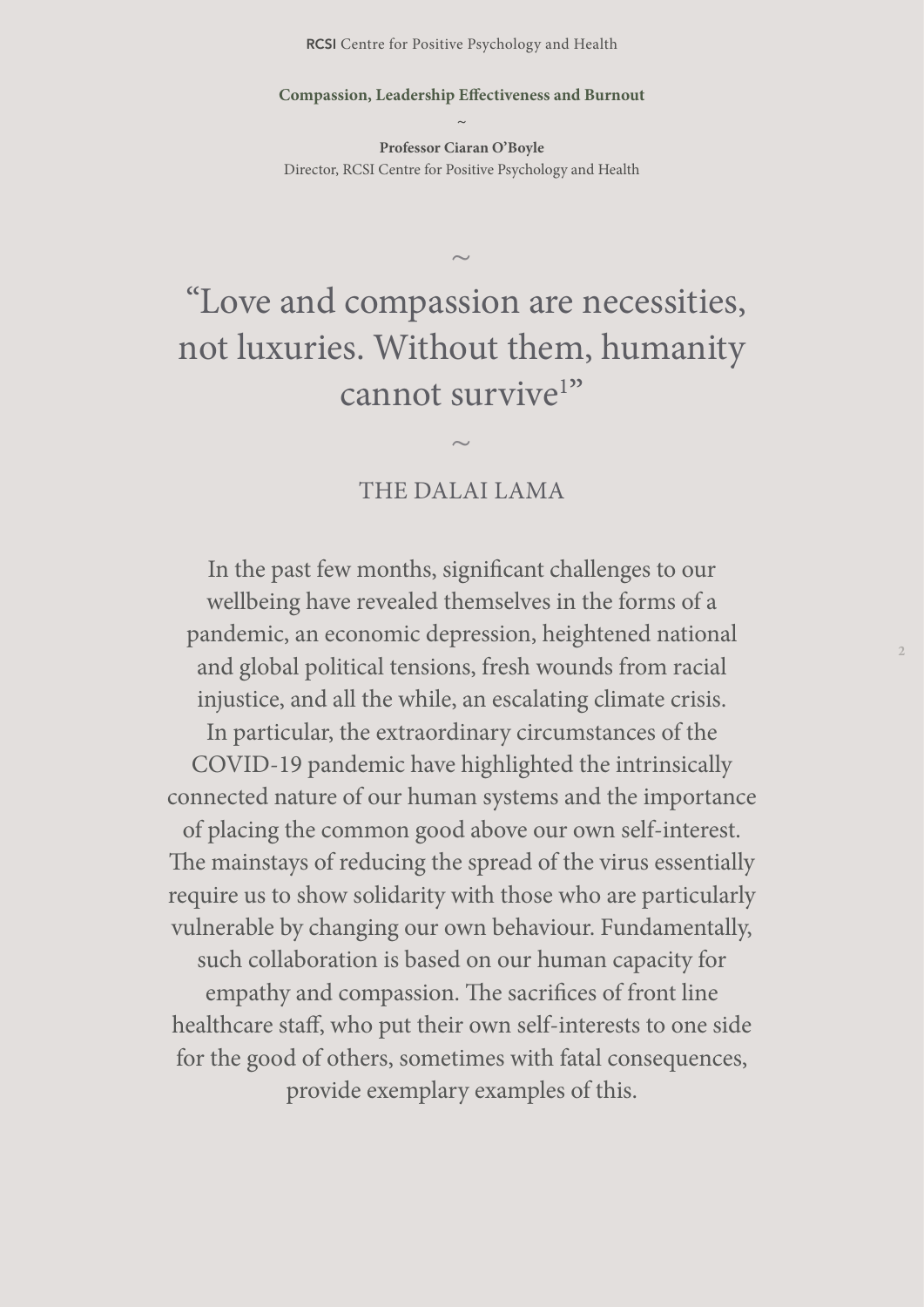**Compassion, Leadership Effectiveness and Burnout**  $\sim$ 

**Professor Ciaran O'Boyle** Director, RCSI Centre for Positive Psychology and Health

### WHAT IS COMPASSION?

A large and growing body of research, including remarkable MRI studies of brain structure and functioning, has demonstrated that, not only is compassion important for our physical and psychological health, but that we humans are hard-wired to show empathy and compassion. Charles Darwin did not coin the phrase "*survival of the fittest*" to describe the basic driver of evolution. What he actually said is much more complex and much more compelling:

 *"Sympathy will have been increased through natural selection; for those communities which include the greatest number of the most sympathetic members, would flourish best, and rear the greatest number of offspring.2 "* 

In other words, communities with the greatest compassion for others would evolve and prevail. The same is still true today.

The American Buddhist Zen teacher Roshi Kate Halifax, who has spent much of her time working with those facing death either on death row or in hospice wards, makes a useful distinction between empathy and compassion in her 2010 Ted talk "*Compassion and the True Meaning of Empathy*"3 . Empathy means detecting and mirroring another's emotions and experiencing their feelings; compassion adds another element, *activity* to alleviate the suffering. Put another way: empathy is feeling whereas compassion is action. Empathy with others' suffering without compassion leads to burnout because empathy takes a toll on the individual – *it hurts* – whereas taking action *heals*.

Compassion is an inherent human quality, but for it to develop, it requires particular conditions. For Halifax, the enemies of compassion are pity, moral outrage, fear and, particularly relevant today, terror. In Buddhist teaching it is said that compassion requires a strong back and a soft front; strength to hold oneself in equanimity and softness to allow one to be open to another person.

#### Compassion and Well-being

"One of the deepest longings of the human soul is to be seen"

 $\ddot{\phantom{0}}$ John O'Donohue4

'The question is not how to survive, but how to thrive with passion, compassion, humour and style"

#### $\ddot{\phantom{0}}$ Maya Angelou

The extensive scientific evidence for the importance and value of compassion for our health is striking. In their remarkable book, *Compassionomics*, two U.S. doctors Professors Stephen Trzeciak and Anthony Mazzarelli have assembled the wide research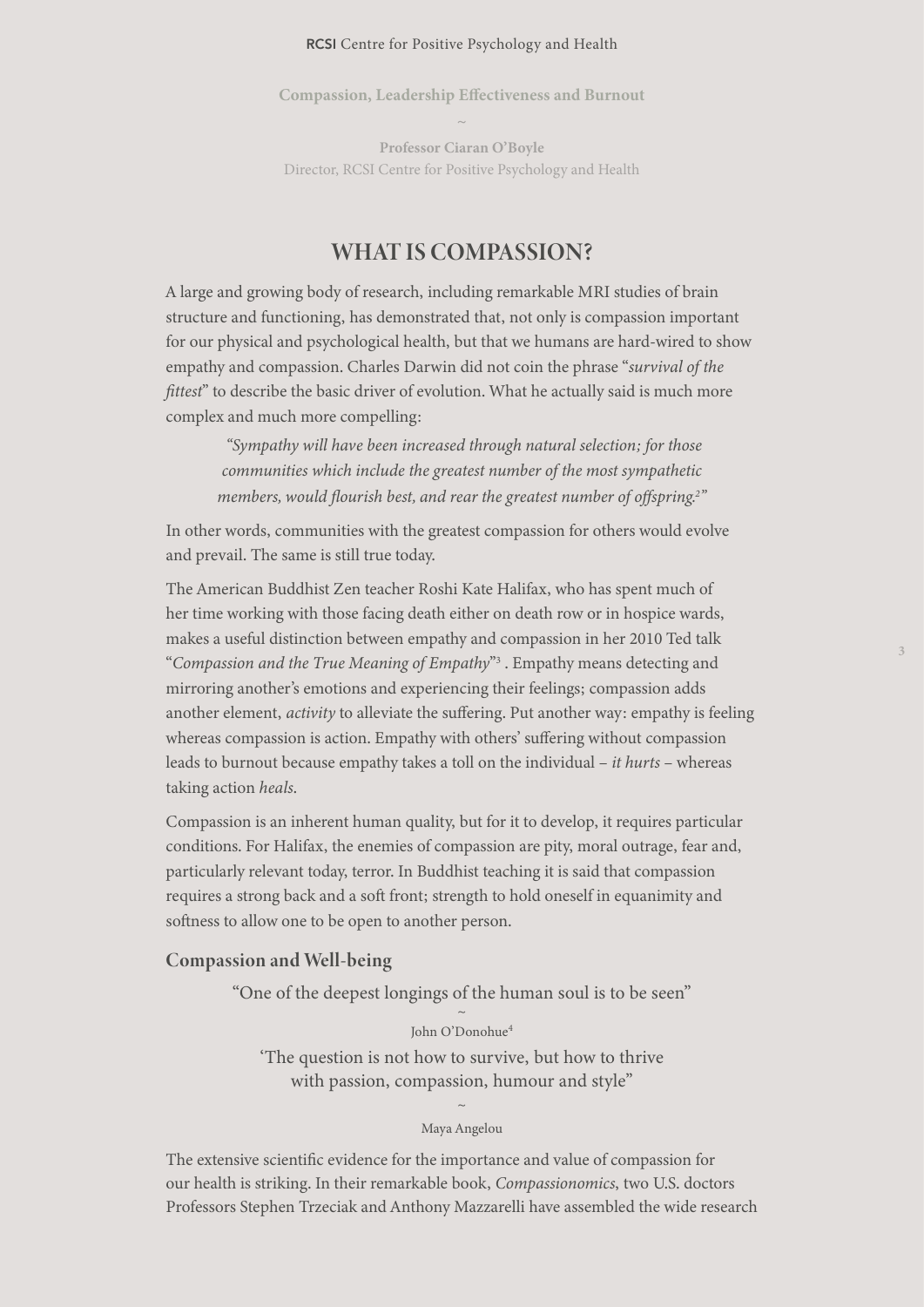**Compassion, Leadership Effectiveness and Burnout**  $\sim$ 

**Professor Ciaran O'Boyle** Director, RCSI Centre for Positive Psychology and Health

literature demonstrating the extraordinary effects of compassion on both the receiver and the giver<sup>5</sup>. For example, early studies at the Mass General Hospital in Boston showed that a pre-operative compassionate connection with the anaesthetist increased calmness in patients receiving pentobarbital - the effect of compassion was more than double the effect of the drug alone. Compassionate pre-operative intervention by the anaesthetist also reduced the requirement for post-operative pain medication by 50%. Later research found that pre-operative compassionate care by nurses reduced postoperative pain scores by 50%. The list of scientifically validated effects of compassion continues to grow. Compassionate interaction has been shown to decrease stress responses, relax the heart, increase circulating levels of hormones associated with relaxation and improve immune functioning. In patients, compassionate care is associated with shorter hospital stay, better wound healing, better diabetic blood sugar control, better cholesterol control, better recovery from trauma, longer survival in cancer patients, reduced pain perception, better treatment adherence and increased satisfaction with care. The value of compassion is also well established in mental health where it has been shown to alleviate depression, anxiety, distress associated with cancer, and post-traumatic stress disorder<sup>6</sup>.

#### Compassionate Leadership

'Suffering at work is a hidden cost to human capability"

**4**

 $\ddot{\phantom{0}}$ Monika Worline and Jane Dutton

"Be kind whenever possible. It is always possible"

 $\ddot{\phantom{0}}$ The Dalai Lama

"Cultures change faster than genes7"

 $\ddot{\phantom{0}}$ Matthieu Ricard

There is a rapidly growing interest in the corporate sector in the need to create more positive organisations in which individuals flourish<sup>89</sup>. Compassionate leadership is an important component of this trend<sup>10</sup>.

Professor Michael West, who is based at the King's Fund and Lancaster University, has been to the forefront in highlighting the value of compassionate leadership in healthcare<sup>11</sup> and the lessons learned here are widely applicable. West has highlighted three core needs of professionals at work as (i) autonomy and control, (ii) belonging and (iii) competence. He and his team have demonstrated the importance of compassionate leadership in helping to meet these needs<sup>12</sup>. His research has also demonstrated the importance of compassionate leadership in managing effective teams and in enhancing innovation. Practical applications of these ideas can be found on the NHS Improvement Website<sup>13</sup>.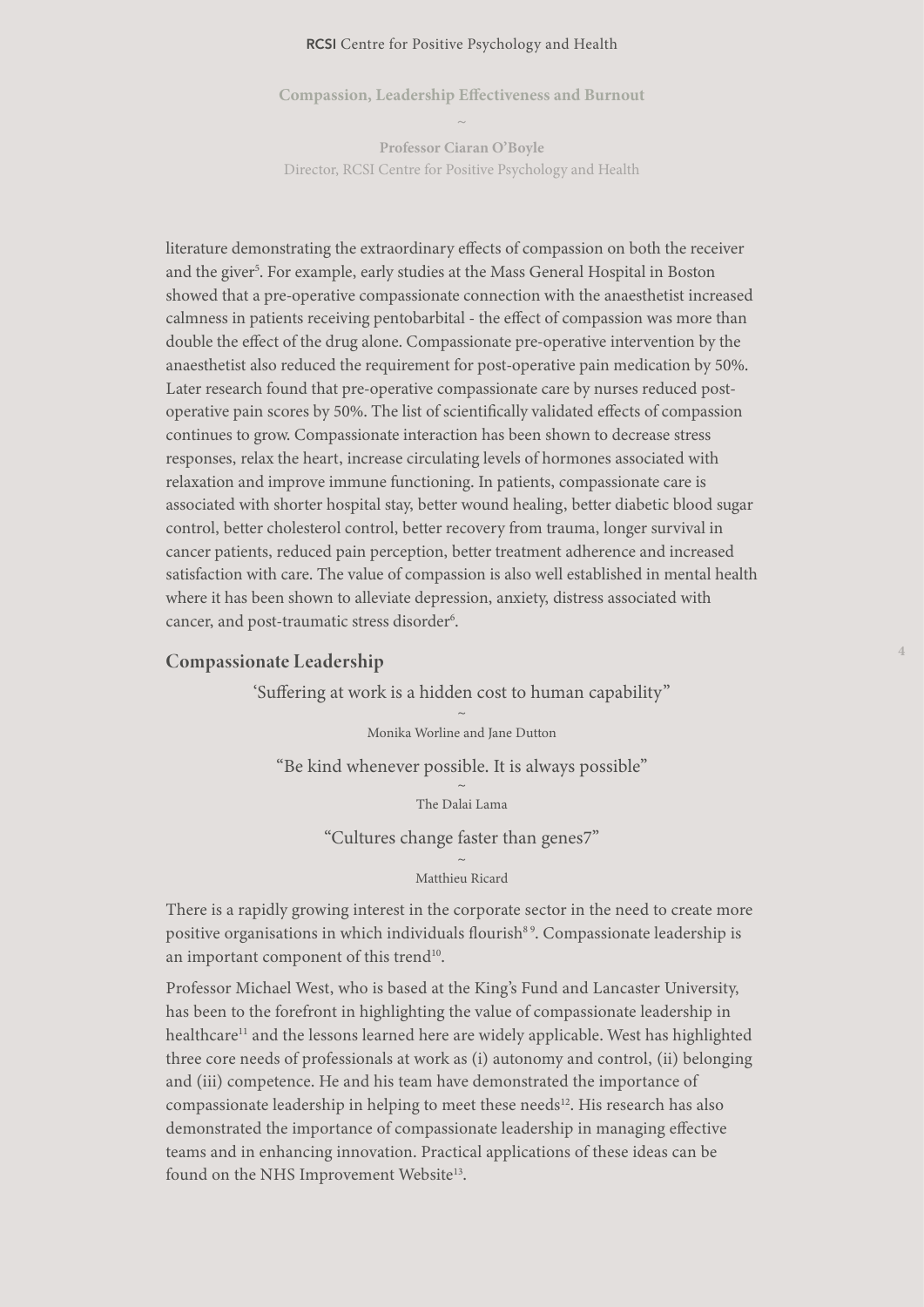**Compassion, Leadership Effectiveness and Burnout**  $\sim$ 

**Professor Ciaran O'Boyle** Director, RCSI Centre for Positive Psychology and Health

In an important recent book, Monica Worline and Jane Dutton<sup>14</sup> note that compassion is more than an emotion; it is a felt and enacted desire to alleviate suffering. In the workplace, suffering can be pervasive but is often hidden. According to Worline and Dutton, "*forms of suffering arise from the work itself, through downsizing, restructuring, change processes, the stress of heavy workloads, performance pressure, feeling devalued, disrespectful interactions, and other organisational sources.*"

These authors provide a very useful and practical model of compassionate leadership in the workplace that involves four elements:

- 1. *Noticing that suffering is present* Because suffering at work is difficult to express and often hidden, we must look for it in people's patterns of energy and engagement and by asking gentle, humble questions about the others' experiences.
- 2. *Making meaning of suffering in a way that contributes to a desire to alleviate it:* Cultivating more generous interpretations of poor performance, which often masks suffering, is challenging and involves assuming that others are basically good, capable and worthy of compassion, that their dignity is important and that we can focus on learning rather than blame.
- 3. *Feeling empathetic concern for the people suffering:* This involves deploying a range of skills such as taking the others' perspective, listening actively and empathetically, monitoring our own and the others' feelings and cultivating a calm awareness of how things are emerging, changing and developing.
- 4. *Taking action to alleviate the suffering in some manner:* This involves acting in a manner that is immediate, individualised and focused on addressing the suffering while keeping the work going. Practical examples include providing supports and resources to help alleviate the causes of suffering, providing flexible time, decreasing overload, monitoring and checking in and confronting toxic politics.

#### Compassion can be taught and learned

"Compassion... is a commitment. It's not something we have or we don't have – it's something we choose to practice"

#### $\ddot{\phantom{0}}$ Dr Brené Brown

There is abundant evidence that compassion declines during clinical training<sup>15</sup> and, while the reasons for this are complex, the hidden curriculum plays a major role. The good news, however, is that compassion can be taught and learned<sup>1617</sup>. Not only that, but there is evidence that practicing compassionate meditation changes brain structure and functioning. The remarkable effects of meditation seen in the brains of Buddhists monks, such as Matthieu Ricard, who practice loving-kindness meditation, have led to the finding that even a 6 hour course in this type of meditation can cause structural neurological changes that are detectable on MRI scans<sup>18</sup>. Based on neuroplasticity studies such as these, Dr Helen Riess, a psychiatrist at Mass General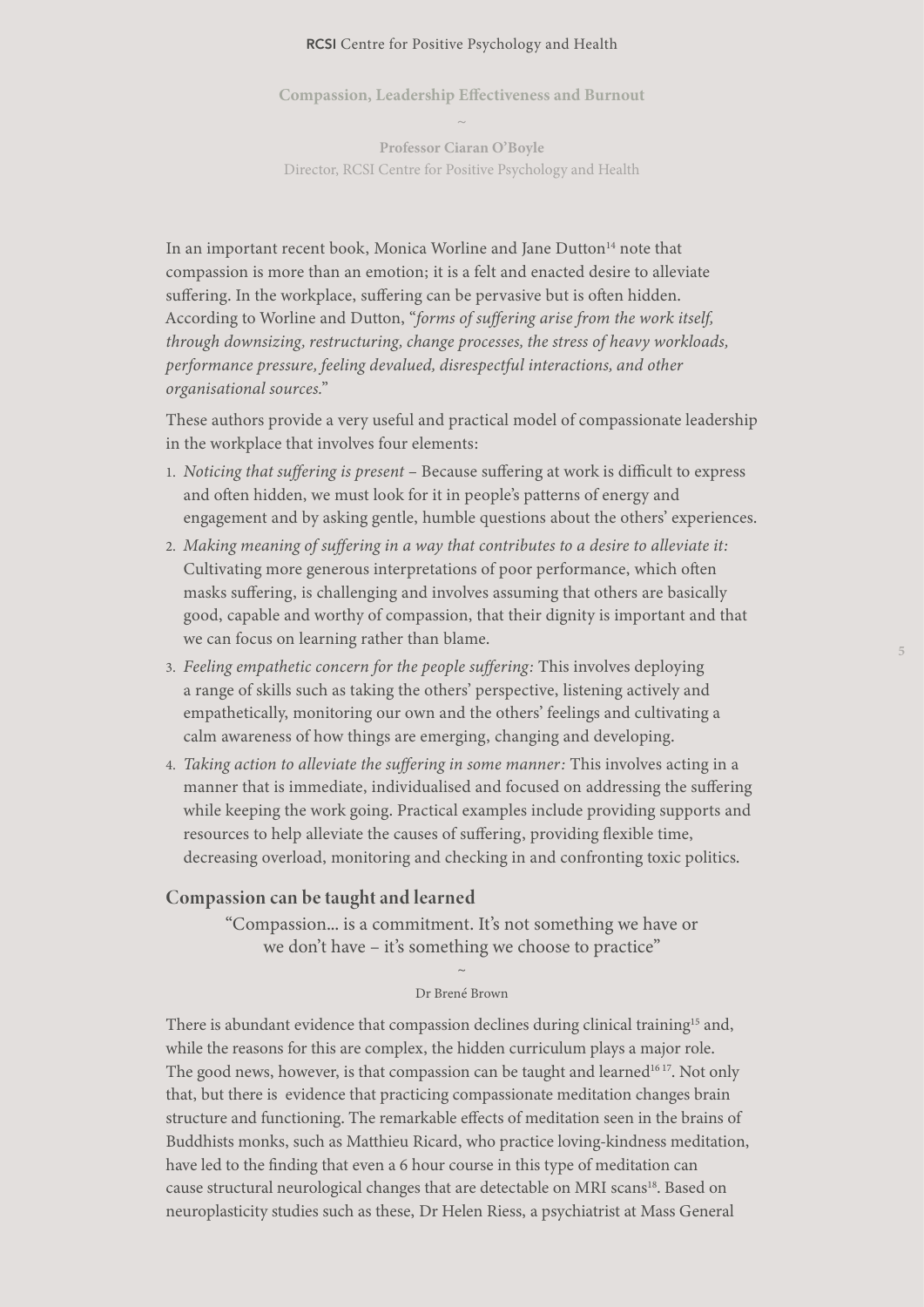**Compassion, Leadership Effectiveness and Burnout**  $\sim$ 

**Professor Ciaran O'Boyle** Director, RCSI Centre for Positive Psychology and Health

has developed a "neuroscience-informed curriculum" for teaching empathy and compassion<sup>19</sup>. Her acronym: EMPATHY (Eye contact; Muscles for facial expression; Posture; Affect; Tone of voice; Hearing the whole person; Your response) provides the basis for the programme.

#### Self-compassion

"The privilege of a lifetime is to become who you really are"

 $\ddot{\phantom{0}}$ Carl Jung

"Compassion for others begins with kindness to ourselves."  $\ddot{\phantom{0}}$ 

Pema Chodron

There is important research that demonstrates that compassion is associated with increased occupational satisfaction and decreased burnout<sup>20</sup>. The distinction between empathy and compassion here is important as is the fact that these states are associated with the activation of different areas of the brain. When a person experiences empathy, they experience another's pain. However, taking action to relieve someone else's suffering - the key component of compassion - activates reward pathways associated with affiliation and positive emotion<sup>21</sup>. Compassionate cultures in workplaces are associated with increased psychological vitality and decreased exhaustion and burnout in personnel. Of particular interest are findings that training in mindfulness<sup>22</sup>, meditation<sup>23</sup> and compassion<sup>24</sup> among other approaches, increases positive emotions and decreases burnout.

For most professionals, their education, training and practice can result in a situation in which they rightly adopt high personal standards but can judge themselves harshly for what they perceive as failure. Whereas development in empathy and compassion is increasingly part of leadership and management training, there is, as yet, little emphasis on the development of self-compassion. Dr Kristin Neff, author of Self-*Compassion: The Proven Power of Being Kind to Yourself*, puts it like this:

*"I found in my research that the biggest reason people aren't more self-compassionate is that they are afraid of becoming self-indulgent. They believe self-criticism is what keeps them in line. Most people have gotten it wrong because in our culture being hard on yourself is the way to be25"*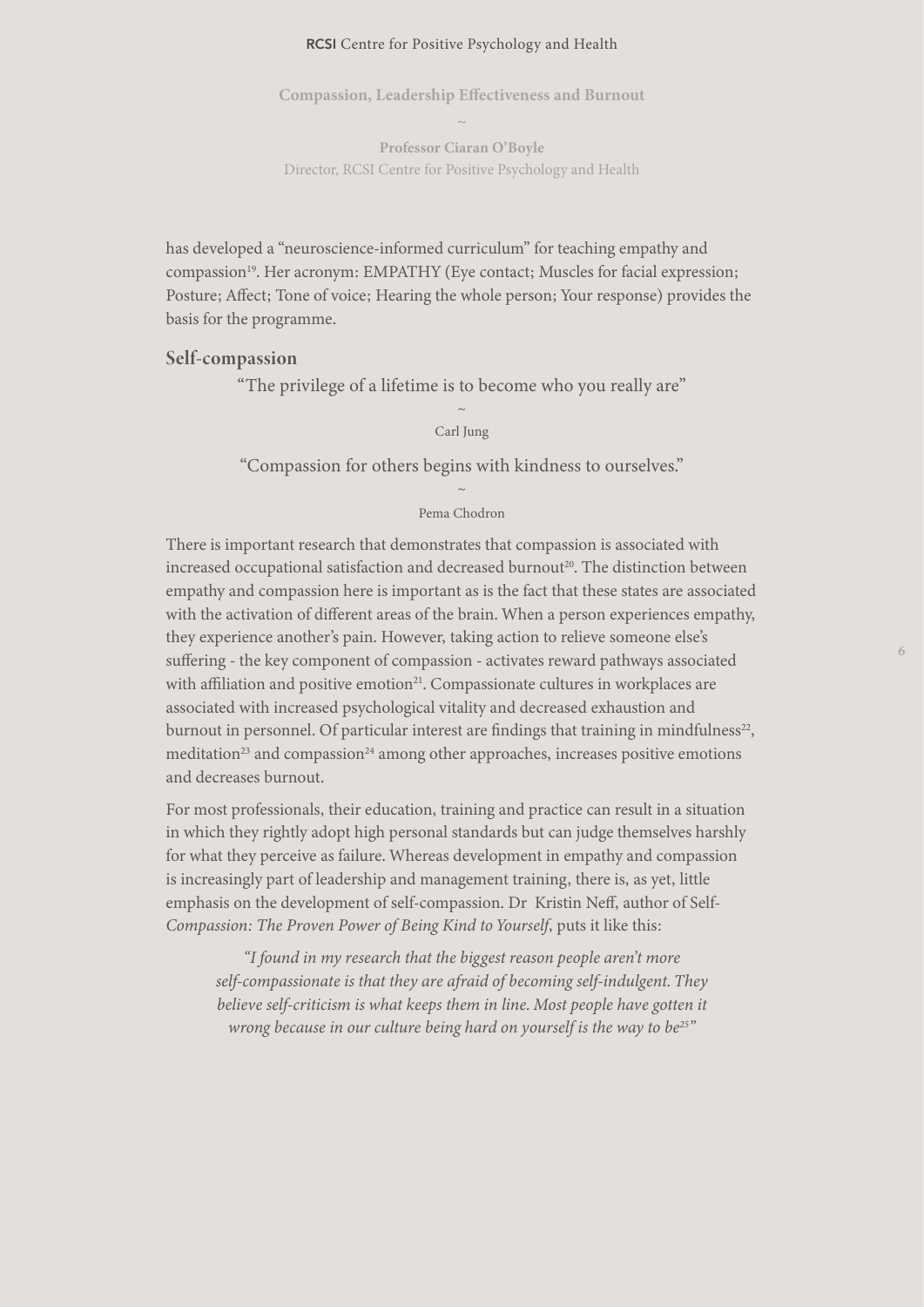**Compassion, Leadership Effectiveness and Burnout**  $\sim$ 

**Professor Ciaran O'Boyle** Director, RCSI Centre for Positive Psychology and Health

#### Compassion on a global scale:

"Life's most urgent question is, 'What are you doing for others'"  $\sim$ 

Dr Martin Luther King, Jr

"...we mutually pledge to each other our Lives, our Fortunes and our sacred Honor."

 $\ddot{\phantom{0}}$  *The last phrase of the US Declaration of Independence*

Research, reflection and discussion on compassion in healthcare has the potential to inform the wider debate about the need for compassion in all aspects of life. The neurosurgeon, Professor James Doty, founder of the Stanford Center for Compassion and Altruism Research and Education said in 2016: "*We are at the beginning of an age of compassion. Right now it's a ripple in human consciousness fuelled by compassion, but it's a ripple that has the potential to become a tsunami.*<sup>226 27</sup>. The COVID-19 pandemic has added further energy, volume and momentum to the wave.

On February 28, 2008 acclaimed scholar and bestselling author on the history of religion, Karen Armstrong, received the TED Prize and made a wish — to help create, launch and propagate a Charter for Compassion<sup>28 29</sup>. After much work and the contribution of thousands of people, the Charter was unveiled to the world on November 12, 2009. The fundamental vision is to create a world where everyone is committed to living by the principle of compassion<sup>30</sup>. The Charter cogently sets out a model for compassion in our cities, schools, places of worship, businesses and organisations.

Nearly 60 years before the Charter for Compassion was launched, Albert Einstein in a letter of consolation to a grieving father named Robert S. Marcus, then political director of the World Jewish Congress, whose young son had just died of polio called our fascination with our own self-interest an optical delusion:

> "A human being is a part of the whole called by us 'Universe', a part limited in time and space. He experiences himself, his thoughts and feelings as something separate from the rest – a kind of optical delusion of his consciousness. This delusion is a kind of prison for us, restricting us to our personal desires and to affection of a few persons nearest us. Our task must be to free ourselves from this prison by widening our circles of compassion to embrace all living creatures and the whole of nature in its beauty<sup>31"</sup>